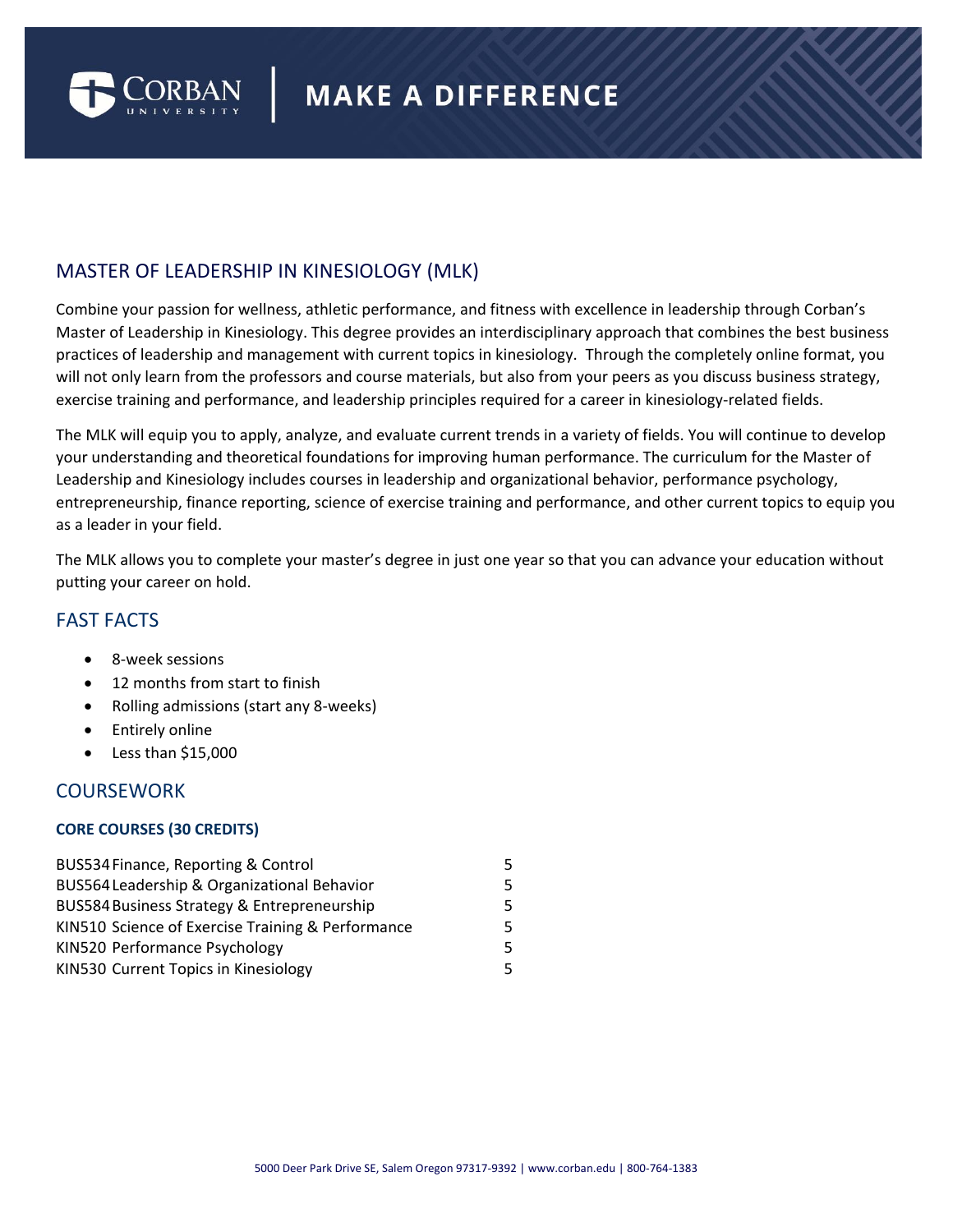

# **MAKE A DIFFERENCE**

## COURSE DESCRIPTIONS

### **BUS534 FINANCE, REPORTING AND CONTROL (5)**

This course provides a broad overview of accounting (communication), finance (decision making) and control (risk management) activities within an organization.

#### **BUS564 LEADERSHIP AND ORGANIZATIONAL BEHAVIOR (5)**

This course is both an investigation of Leadership and Organizational Behavior. Students will examine Leadership through both traditional and contemporary leadership theories while developing an awareness of their own personal leadership capabilities. Organizational Behavior will study human behavior in organizations; emphasizing theoretical concepts and practical methods for understanding, analyzing, and prediction individual, group, and organizational behavior.

#### **BUS584BUSINESS STRATEGY AND ENTREPRENEURSHIP (5)**

This course is a study of the fundamentals of business strategy from ideation through to full business maturation. Learners will be exposed to the processes used to form business ideas, as well as how to successfully execute those ideas in a competitive business landscape.

#### **KIN510 SCIENCE OF EXERCISE TRAINING AND PERFORMANCE (5)**

This course examines the anatomical and physiological concepts for designing effective exercise and conditioning programs. Innovative methods and techniques for training will be explored from an evidence-based perspective.

#### **KIN520 PERFORMANCE PSYCHOLOGY (5)**

This course examines psychological strategies for achieving excellence. It reviews how to develop the optimal culture or environment that supports both team and individual practice routines for enhancing peak performance.

#### **KIN530 CURRENT TOPICS IN KINESIOLOGY (5)**

This course examines relevant issues facing Kinesiology professionals. Students will engage in critical inquiry utilizing professional writings, self-reflection, and peer debate focusing on topics related to exercise prescription, biomechanical analysis, motor learning, nutrition, and athletic performance.